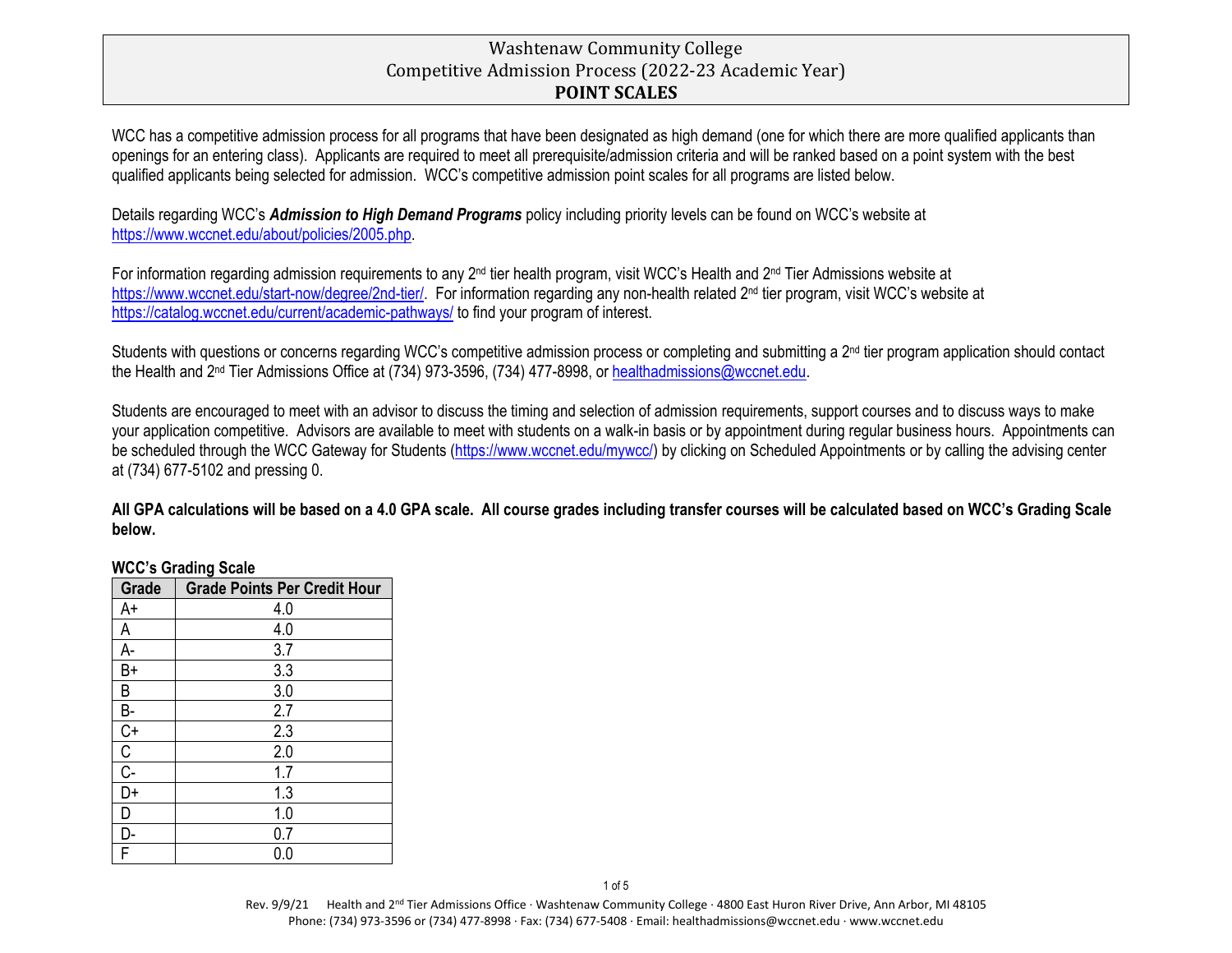#### **WCC's Competitive Admission Process (2022-23 Academic Year) POINT SCALES continued**

**All GPA calculations will be based on semester hours. Course hours and cumulative GPA totals from schools using quarter hours, will be converted to semester hours and the quality points will be recalculated to reflect semester hours.** 

*How to calculate:*

*(2 x Number of Quarter Hours) / 3 = Semester Hours Number of Semester Hours x Grade Points Per Hour = Quality Points*

## 1. **CUMULATIVE PROGRAM PREREQUISITE GPA**

The student's grade/GPA of all required program prerequisite courses will be included in the calculation. Students will be awarded points based on their cumulative program prerequisite GPA according to the scale below.

#### *How to calculate:*

*Number of Credit Hours of course X Grade Points Per Credit Hour = Quality Points (See WCC's Grading Scale on page 1 to determine grade points.) Sum of Quality Points from all prerequisite courses / Sum of GPA Credit Hours from all prerequisite courses = Cumulative Program Prerequisite GPA*

| <b>Cumulative Program Prerequisite GPA Scale</b> | <b>Points</b> |
|--------------------------------------------------|---------------|
| 4.00                                             | 63            |
| $3.90 - 3.99$                                    | 60            |
| $3.80 - 3.89$                                    | 57            |
| $3.70 - 3.79$                                    | 54            |
| $3.60 - 3.69$                                    | 51            |
| $3.50 - 3.59$                                    | 48            |
| $3.40 - 3.49$                                    | 45            |
| $3.30 - 3.39$                                    | 42            |
| $3.20 - 3.29$                                    | 39            |
| $3.10 - 3.19$                                    | 36            |
| $3.00 - 3.09$                                    | 33            |
| $2.90 - 2.99$                                    | 30            |
| $2.80 - 2.89$                                    | 27            |
| $2.70 - 2.79$                                    | 24            |
| $2.60 - 2.69$                                    | 21            |
| $2.50 - 2.59$                                    | 18            |
| $2.40 - 2.49$                                    | 15            |
| $2.30 - 2.39$                                    | 12            |
| $2.20 - 2.29$                                    | 9             |
| $2.10 - 2.19$                                    | 6             |
| $2.00 - 2.09$                                    | 3             |

Rev. 9/9/21 Health and 2<sup>nd</sup> Tier Admissions Office · Washtenaw Community College · 4800 East Huron River Drive, Ann Arbor, MI 48105 Phone: (734) 973-3596 or (734) 477-8998 · Fax: (734) 677-5408 · Email: healthadmissions@wccnet.edu · www.wccnet.edu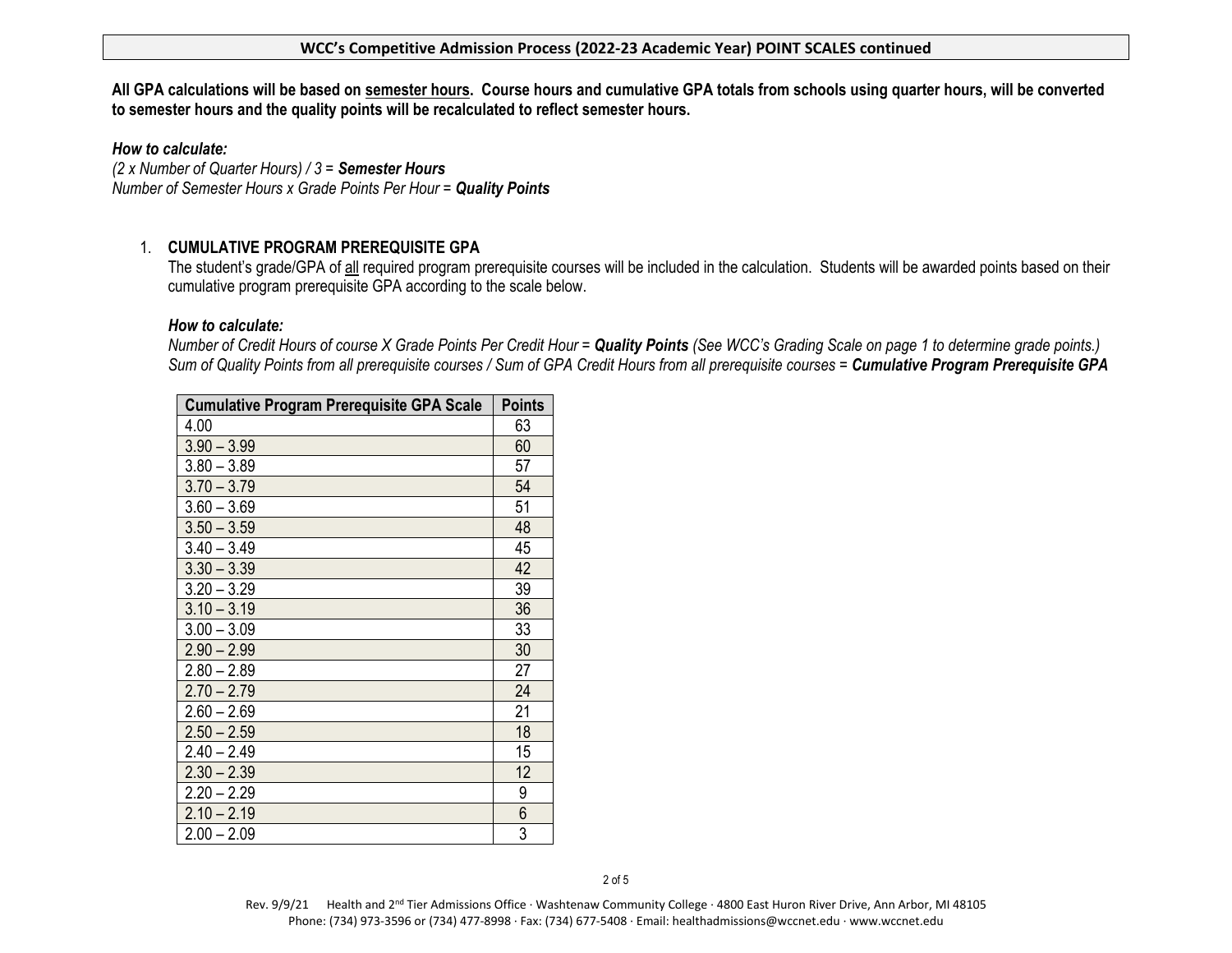#### **WCC's Competitive Admission Process (2022-23 Academic Year) POINT SCALES continued**

### 2. **RESIDENCY STATUS**

Students are awarded points based on residency status. Residency status is based on where the student resides and is verified with a Driver's License, State ID, or other acceptable documentation that has been approved to verify residency status at WCC. For more information on WCC's policies and procedures regarding residency, please visit WCC's website a[t https://www.wccnet.edu/afford/cost/residency.php.](https://www.wccnet.edu/afford/cost/residency.php)

| <b>Residency Status Scale</b>           | <b>Points</b> |
|-----------------------------------------|---------------|
| In-District (Washtenaw County Resident) |               |
| Out-District (Michigan Resident)        |               |
| Out-State & International               |               |

## 3. **EXPERIENCE –** *Physical Therapist Assistant (APPTA) and Radiography (APRAD) applicants ONLY*

Students will only be awarded points for one (1) of the items below (section A or B). Points will not be awarded for experience that is required to meet prerequisite or program requirements (i.e. Physical Therapist Assistant students will not be awarded points for completing observation hours.) All experience is evaluated by the departments after the application deadline. The *Experience Form* can be found in the program application packet on WCC's Health and 2<sup>nd</sup> Tier Admissions website at [https://www.wccnet.edu/start-now/degree/2nd-tier/.](https://www.wccnet.edu/start-now/degree/2nd-tier/)

## A. **Employment Experience**

Students must have **direct patient care** employment experience in a **hospital or health care facility/agency within 8 years of the application deadline**. Students must verify they work(ed) a minimum of 30 hours per week for full-time status and a minimum of 15 hours per week for part-time status. The student and their employer/supervisor must complete the *Experience Form* to verify. Veterans must submit form **DD-214** to verify experience.

| Full-Time Employment Experience Scale (30 or more hours per week) |  |
|-------------------------------------------------------------------|--|
| 2 years or more                                                   |  |
| 1 year or more (less than 2 years)                                |  |
| 6 months or more (less than 1 year)                               |  |
| 3 months or more (less than 6 months)                             |  |

| Part-Time Employment Experience Scale (15 or more hours per week) |  |
|-------------------------------------------------------------------|--|
| 2 years or more                                                   |  |
| 1 year or more (less than 2 years)                                |  |
| 6 months or more (less than 1 year)                               |  |
| 3 months or more (less than 6 months)                             |  |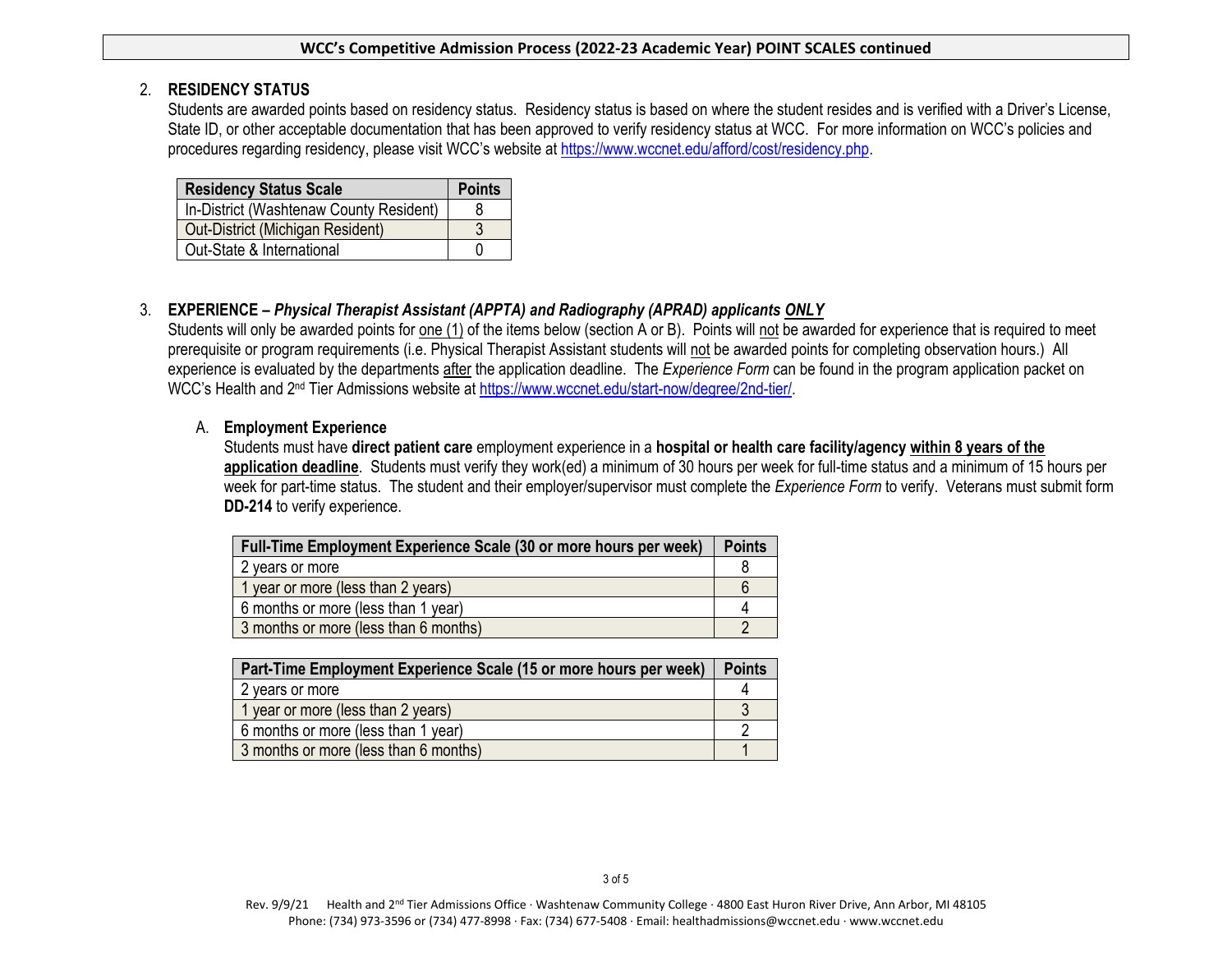#### **WCC's Competitive Admission Process (2022-23 Academic Year) POINT SCALES continued**

#### B. **High School Health Science Technology Programs**

Students who have successfully completed a high school health science technology program (minimum of 1 year) with a minimum grade of C/2.0 must complete and submit their official high school transcript. If the program is not clearly stated on the student's transcript, further documentation from the high school must be submitted to clarify/confirm completion.

| <b>High School Health Science Technology Programs Scale</b> | <b>Points</b> |
|-------------------------------------------------------------|---------------|
| 1 Year in a High School Health Science Technology Program   |               |

### 4. **MILITARY OR VETERAN STATUS**

Students must verify status by submitting appropriate documentation if currently serving or **DD-214.** 

| <b>Veteran Status Scale</b> |  |
|-----------------------------|--|
| Veteran Status              |  |

### 5. **COURSES TAKEN AT WCC**

Students can be awarded additional point(s) for each prerequisite course taken at WCC. Points will only be awarded for courses that are used to meet application requirements.

| <b>Courses Taken at WCC Scale</b> | <b>Points</b> |
|-----------------------------------|---------------|
| Prerequisite Course (per course)  |               |

## 6. **ALTERNATE CANDIDATE STATUS**

Students reapplying to the program who made alternate candidate status based on a previous application and who did not make admission to the program will be awarded additional points. Additional points will only be awarded to students who made alternate candidate status under WCC's competitive admission process and not the prior waitlist process.

| Alternate Candidate Status Scale   Points |  |
|-------------------------------------------|--|
| 1 time                                    |  |
| 2 or more times                           |  |